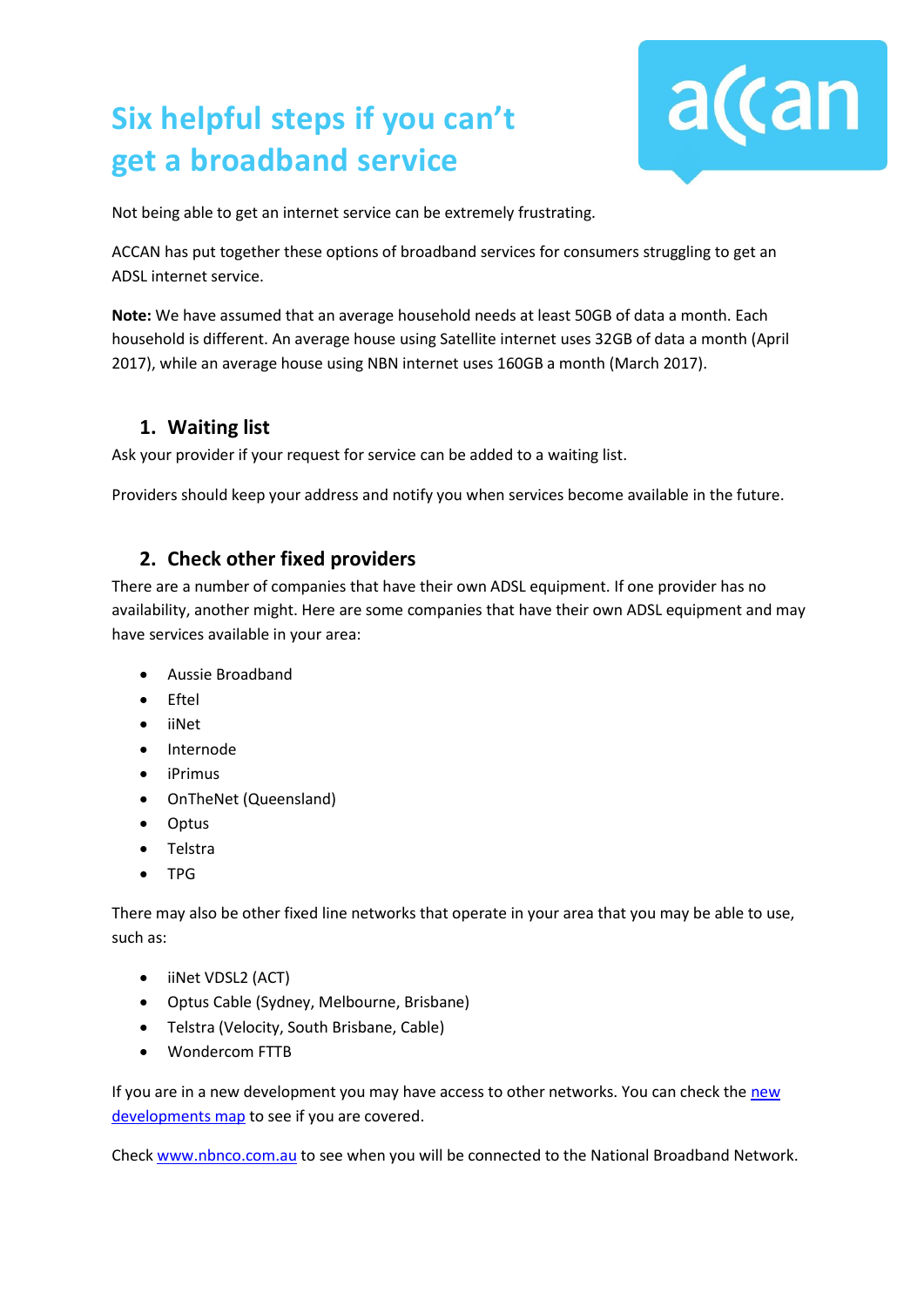## **Six helpful steps if you can't get a broadband service**



### **3. Check fixed wireless options**

Fixed wireless broadband provides internet using an antenna dish installed on your house. Here are some that we are aware of:

- Acenet AirStream (NSW Southern Highlands)
- Aussie Broadband (Gippsland, Western Victoria, South Australia)
- Beam Internet (Barossa Valley and Regional SA)
- BITS Wireless
- Bitwave Networks (NSW Parks)
- Clear Broadband (Perth, Tasmania, Brisbane, Melbourne, Adelaide)
- Clearstream Broadband (QLD Brisbane, Ipswich, Lockyer Valleys)
- Countrytell (NSW- Hunter, Mid North Coast)
- Dreamtilt (QLD)
- DCSI (West Gippsland)
- Gtelecom (Greater Melbourne area)
- iiNet WiMax (South Australia)
- Lightning Broadband
- Next Gen Wireless (Queensland and Northern Territory)
- Node1 (Geraldton, Walkaway, Dongara and Perth)
- NuSkope (South Australia)
- Ooki (ACT)
- Planet ISP (Melbourne)
- Red Broadband (Western Australia)
- Red Fox (QLD)
- South Western Wireless (regional NSW, Queensland and Western Australia)
- Shoalhaven Internet (NSW Shoalhaven)
- Speedweb (Victoria Morewell, Traralgon, La Trobe Valley)
- Splash Internet (NSW Eden area)
- Tasmanet (Tasmania)
- The Signal Co (Canberra)
- Wires Broadband (Gold Coast, Sunshine Coast and Northern New South Wales)
- Wi Sky (regional NSW and Queensland)
- Uniti Wireless (Adelaide)
- Yourhub (Townsville, suburbs and surrounding areas)

#### **4. Check home wireless options**

Home wireless provides internet at one location using a modem/gateway device with a mobile SIM card. It requires power from a socket in your house. A number of people and devices can connect to the internet through the modem/gateway.